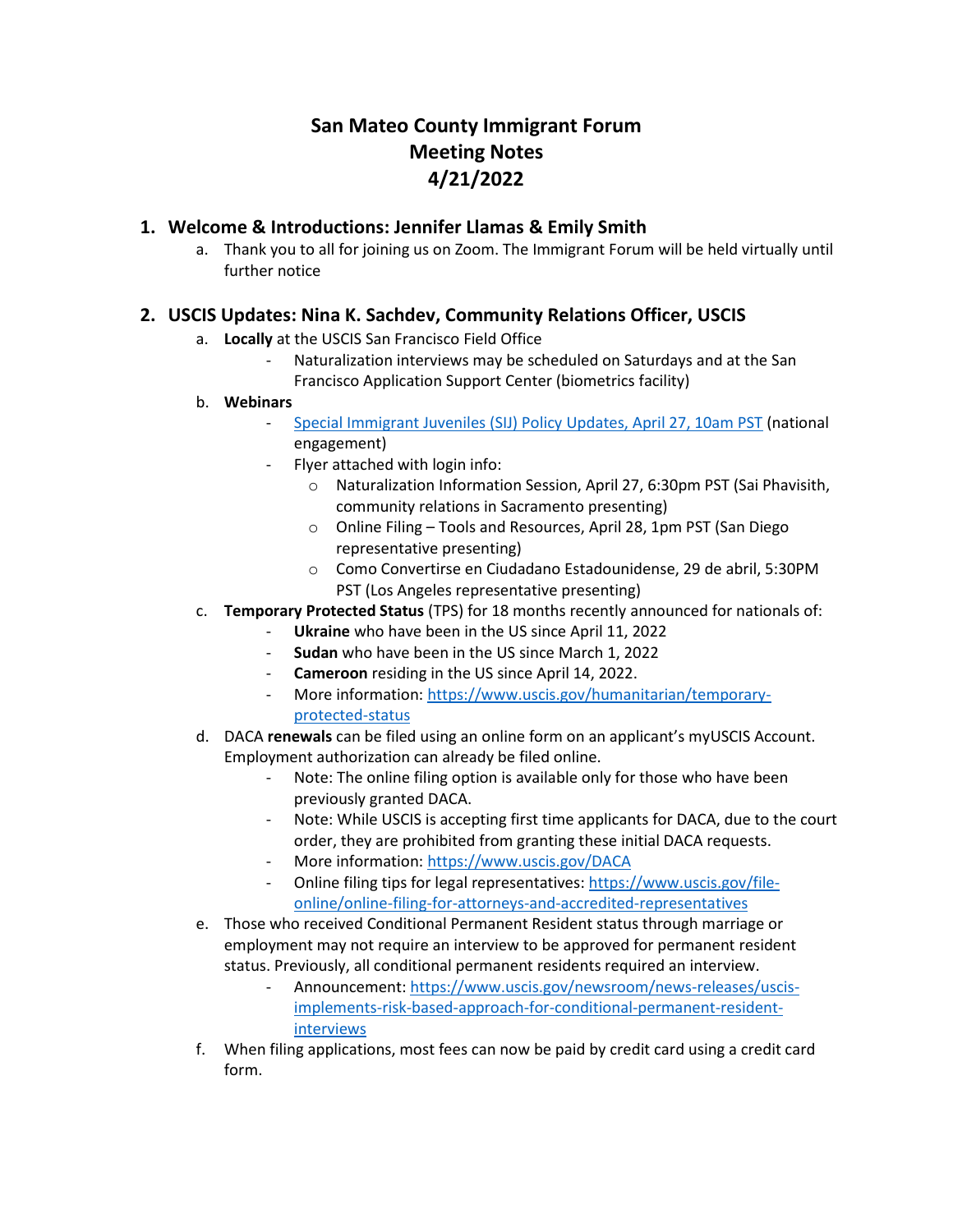- Announcement[: https://www.uscis.gov/newsroom/alerts/uscis-service](https://protect-us.mimecast.com/s/66J7CBBXPocowrBVs1uZL9)[center-expands-credit-card-payment-pilot-program-to-most-forms](https://protect-us.mimecast.com/s/66J7CBBXPocowrBVs1uZL9)
- g. COVID Flexibilities for responding 60 days after the due date for Requests for Evidence, Notice of Intent to Deny, Motions to Reopen, etc. will be accepted when the request or notice is dated between **March 1, 2020** and **July 25, 2022**.
	- Announcement[: https://www.uscis.gov/newsroom/alerts/uscis-extends](https://protect-us.mimecast.com/s/cr1aCDkZQNFPEz0BIRXczD)[flexibility-for-responding-to-agency-requests-1](https://protect-us.mimecast.com/s/cr1aCDkZQNFPEz0BIRXczD)
- h. USCIS Asylum Officers will be able to make final decisions on asylum applications after applicants who are in the expedited removal process receive a positive credible fear result. Department of Homeland Security and Department of Justice issued this rule that modifies the notice of proposed rulemaking's (NPRM) proposal in response to public comments received following the NPRM issued by DHS and Justice in August 2021. The [rule](https://protect-us.mimecast.com/s/H5sMCERX0OIPv2MWIxy0tU) will be effective 60 days after publication in the *Federal Register*. The Departments encourage further public comment on the rule during the 60-day comment period for the Departments to consider. Details for submitting public comments are in the rule. The rule is posted on:

[https://www.federalregister.gov/documents/2022/03/29/2022-06148/procedures-for](https://protect-us.mimecast.com/s/xcemCG6XMncgDRGJhr6jqO)[credible-fear-screening-and-consideration-of-asylum-withholding-of-removal-and-cat](https://protect-us.mimecast.com/s/xcemCG6XMncgDRGJhr6jqO) *See [https://www.uscis.gov/newsroom](https://protect-us.mimecast.com/s/RjJ9CJ6KNDcX6v58TKohdO) for these and other USCIS updates.* 

# **3. Legal Updates: Alison Kamhi, ILRC**

- a. [Asylum rule](https://protect-us.mimecast.com/s/Z235CXDXrxFJ8g22c6OaiJ) **Comments due 5/31/22**
	- 60 day comment period 5/31/22 (effective date of rule)
	- Progress is getting rid of prior CFI process, but many due process concerns
- b. Title 42 ending will be ending on 5/23/22 barring injunction
	- Lead time is meant to allow DHS time to plan
	- Two lawsuits challenging the end of T42 Texas (amending existing complaint) and Missouri, Louisiana (new) Arizona, Alabama, Alaska, Arkansas, Florida, Georgia, Idaho, Kansas, Kentucky, Mississippi, Montana, Nebraska, Ohio, Oklahoma, South Carolina, Tennessee, Utah, West Virginia, and Wyoming
	- We may end up with preliminary injunctions on ending Title 42 before the effective date
- c. [DHS announced the designation of Cameroon for TPS](https://protect-us.mimecast.com/s/qhbiCYEYypC8nvMMSGMCWG)
	- 18 month designation only individuals who are already residing in the United States as of April 14, 2022, will be eligible for TPS.
- d. [Public Charge](https://protect-us.mimecast.com/s/KIbvCZ6GzOcGkwllHKDum6) (Gabrielle) **Comments due 4/25/22**
	- PIF has a [sign on comment](https://protect-us.mimecast.com/s/UncJC1wpG1cRP033TXyUOh/) available please circulate!
- e. [TPS for Sudan](https://protect-us.mimecast.com/s/M9lpC2kq74FjB411u9dt1h)
	- Effective on 4/19/22 through 10/19/23
	- Continuous residence since 3/1/22, physical presence since 4/19/22
	- [Employment Authorization for F-1](https://protect-us.mimecast.com/s/-pIoC31ryRcByPqqFvJRBL) students from Sudan
- f. [TPS for Ukraine](https://protect-us.mimecast.com/s/__NhC4xvzmIoDnggHjbfMD)
	- Effective on 4/19/22 through 10/19/23
	- Continuous residence since 4/11/22, physical presence since 4/19/22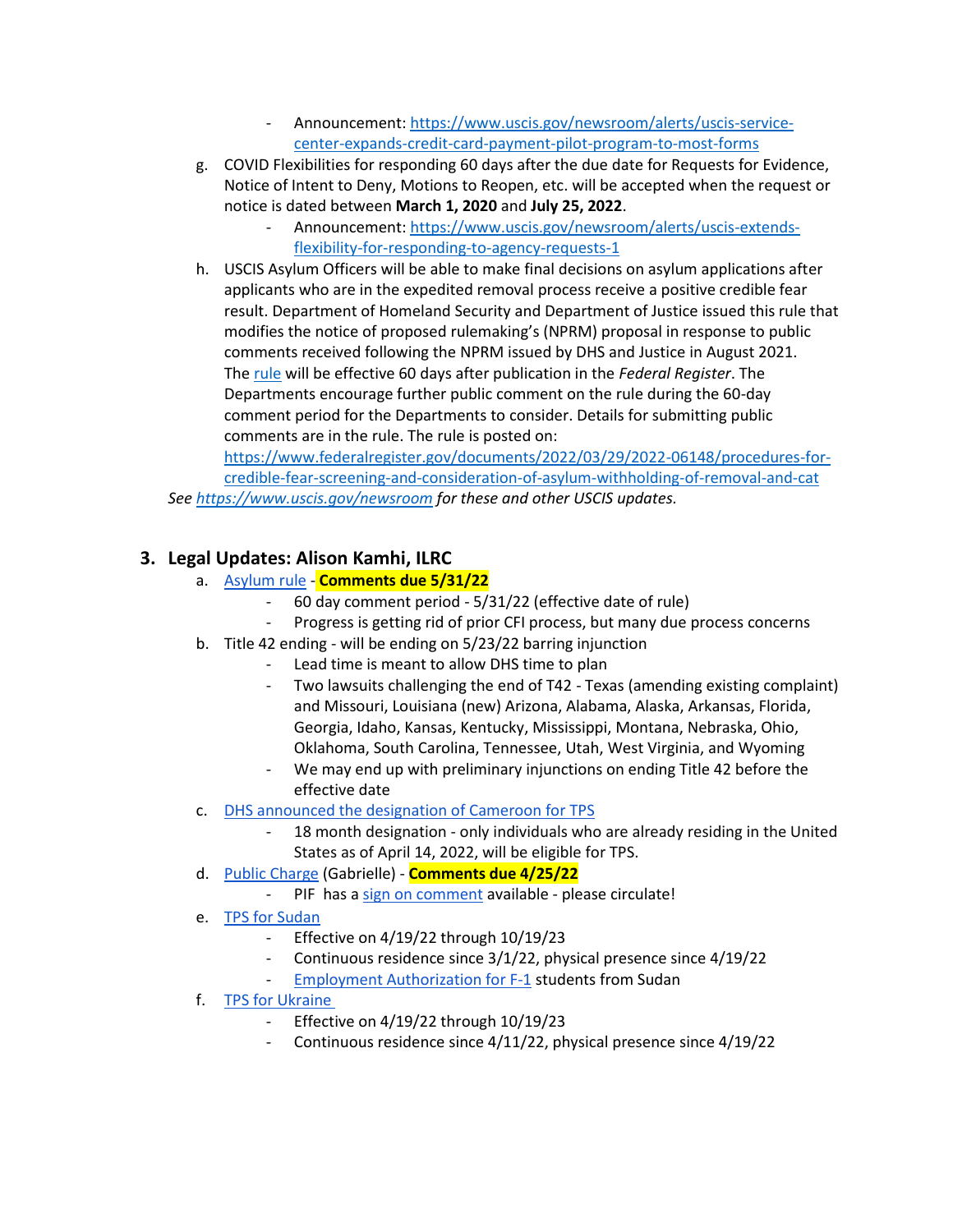- **4. One Life Counseling Center Presentation: Jennifer Bautista, Marriage and Family Therapy Trainee, Lead of Trauma Program for San Mateo City School District, One Life Counseling Center**
	- a. Tomorrow (4/22/22) there is a parent education night for newcomers in collaboration with Police Activities League in San Mateo.
		- Going over mental health resources to help students.
		- Childcare available, raffle available.
		- Flyer forthcoming with more details.
	- b. On May 4, we will be hosting an in-person event in which a therapist will be educating families and kids about Fentanyl. May 4, 7pm-8:15pm [at the Carlmont Performing Arts](https://www.eventbrite.com/e/drugs-in-the-age-of-fentanyl-tickets-315043773407)  [Center.](https://www.eventbrite.com/e/drugs-in-the-age-of-fentanyl-tickets-315043773407)
	- c. Will be opening up Medi-Cal again this summer to take on more clients. We take Medi-Cal and Kaiser insurance. We also provide a sliding scale and pro bono services.
	- d. We work with the Police Activities League in San Mateo; if kids become members they get free services.
	- e. We are going to officially be opening an office in Redwood City. It will be called Una Vida, specifically for immigrants. Official opening date will be May 12.
	- f. Still doing a Monday market from 12-2 for food and diaper distribution.
	- g. Our Newcomer Group is mostly geared towards Latinx community; but hope to eventually expand to serve more newcomer groups.
	- h. Question: Do you serve any unaccompanied children?
		- We do have a few who are unaccompanied and we create groups to support them.
	- i. How to enroll in groups? Email [info@onelifecounselingservices.com](mailto:info@onelifecounselingservices.com)

# **5. 101 Express Lanes Community Transportation Benefits Program: Christa Cassidy, San Mateo 101 Express Lanes, Policy Program Management Team**

- a. Express lanes are multi-year, multi-agency project. Goal is to reduce congestion and encourage carpooling and transit use.
- b. Express lane definition: for buses, vans or cars for 3+ people for free, 2+ people for 50% discount, Single occupancy vehicle drivers pay full amount to use the express lane.
- c. To use express lane driver needs to have a FasTrak Flex pass or FasTrak CAV (clean air vehicle). A standard FasTrak will not work for express lanes.
- d. Community Transportation Benefits Program: Goals are to help address inequities, invest toll revenue in historically underserved communities, remain flexible enough to evolve over time in response to changing needs.
- e. Came from a study in 2020/2021: where historically underserved communities were, and what travel challenges they had?
	- High cost
	- Unreliable public transportation
	- Too much traffic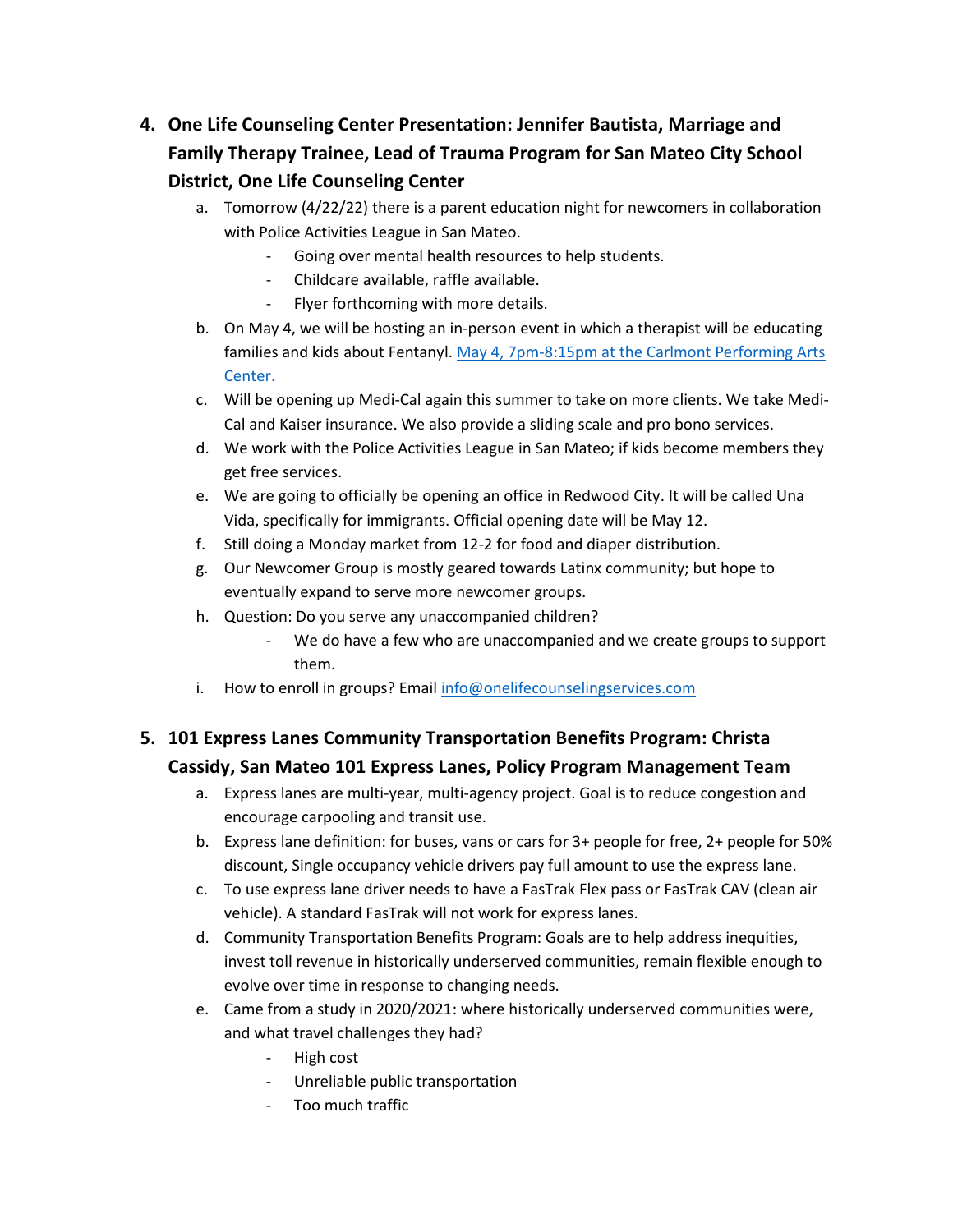- Toll subsidies would be helpful
- f. Gathered public input on 4 equity program alternatives.
	- \$50 would be too low of an amount to be meaningful.
- g. Current program offers: Clipper Card with value of \$100 (annual benefit) OR Fastrak Flex toll with \$105 (one-time benefit).
- h. Eligibility:
	- Resident of County of San Mateo.
	- Age 18 or older
	- Income at or below 60% of AMI OR eligible to receive at least 1 service provided by Core Service Agencies network.
- i. Participants can enroll by calling or visiting their local Core Service Agency. Open to all regardless of immigration status.
- j. Program just began, people can begin enrolling now.
- k. Currently relying on Core agencies to get the word out. Currently in "soft launch." Will be tracking program enrollment over next couple of months and ramp up outreach as necessary based on program enrollment.

# **6. Office of Community Affairs (OCA) Updates: Jennifer Llamas & Emily Smith**

- a. Thank you to all community partners who supported with the Immigrant Inclusion Survey! We were able to gather almost 2,800 responses. Online gift cards should be going out later this week.
- b. We are distributing print copies of Immigrant Resource Guides (in English and Spanish) to community partners. Pleas[e visit our website to make a request.](https://smcd92021.prod.acquia-sites.com/ceo/immigrants-gateway-resources-booklets)
- c. The SMC Immigrant Youth Scholarship is accepting applications until May 1, 2022. [Click](http://www.bit.ly/SMYCScholarship22)  [here to apply.](http://www.bit.ly/SMYCScholarship22)
- d. There is still funding for the \$2500 Micro-Business Grant. Applicants can visit this page [for more information and to apply.](http://www.tinyurl.com/smccovidgrant)

### **7. Agency Update Roundtable: All**

- a. **BHRS**: May is Mental Health Awareness month. Visit [www.SMCMentalHealthMonth.org](http://www.smcmentalhealthmonth.org/) for events. Flyer forthcoming.
- b. **Red Cross:** Currently taking requests for families trying to find family in Ukraine. Also, a reminder that there are 100 armed conflicts in world right now, with 1 million people who have been displaced. Many people are trying to find family right now.
- c. **Catholic Charities:** We have updated our phone system and now have 1 central number, with different options that can be selected from the main number: (650) 295-2160
- d. **Sequoia Union High School District:** Parent meeting tonight and workshop for newcomers tonight. Next one will be on May 4 at Carlmont HS. There are some new families from Ukraine at Carlmont HS.
- e. **The Primary School:** Cesar Chavez day of service was a success; we held a community service fair. In process of doing social needs survey to learn about what referrals and services families need coming out of Covid.